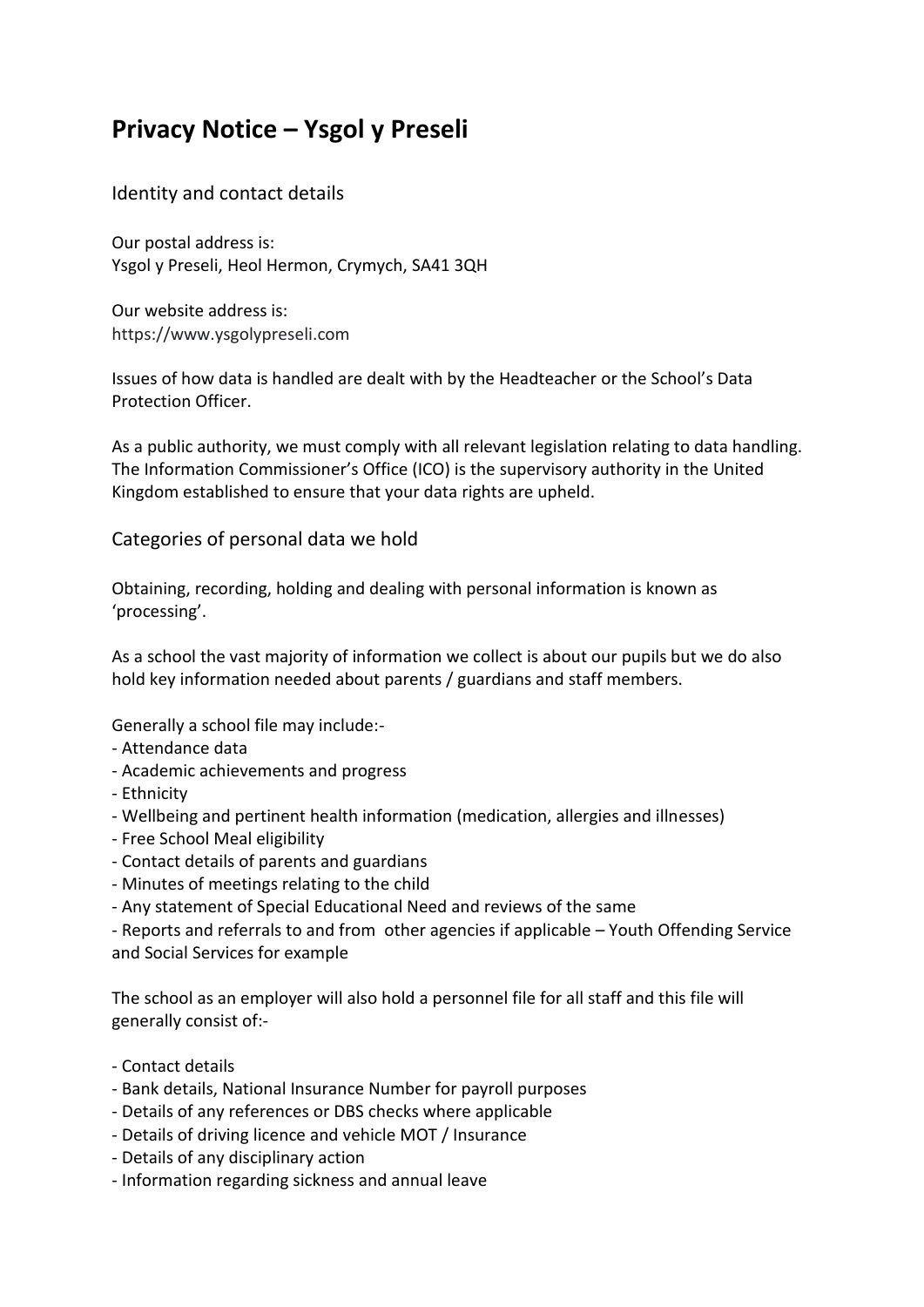## How the School collects and uses personal data

The School has a responsibility to provide its pupils with a good education in a safe environment. It is necessary to collect personal data to enable the school to provide pupils with an education, to track and monitor academic progress and to ensure those with parental responsibility are kept informed of key milestones and achievements. Some of the information will be provided to us by parents / guardians and some will be generated by us whilst the pupil is in our School.

Here are some examples of how we collect and use your data:

Providing an education:

We generate and then hold the reports of a pupil's progress and any examination results. We generate and keep attendance data which can be analysed to ensure that children are attending school regularly and attending on time. The school will on occasion utilise educational apps and websites with the children, all of which will be undertaken under the supervision of a staff member.

Maintaining school discipline and awarding positive behaviour:

As part of the school file we will create a behaviour record that would include all significant incidents of breaches of the school discipline policy. This would include any fixed term or permanent exclusions. The school file will also include examples of excellence and achievements.

Keeping learners safe and improving wellbeing:

There may be occasion when the school will collect documentation regarding the wellbeing of pupils. It is a legal requirement for all schools to develop and have in place systems of safeguarding and promoting the wellbeing of children in their care. This may involve documenting concerns and receiving information from other agencies such as social services when they have a worry about a pupil. Monitoring wellbeing allows the school to ensure the best possible services and support are available to the pupil and their families. This school also operates CCTV cameras within its grounds. The purpose of these cameras are to maintain school discipline and to keep learners safe.

Keeping parents updated and involved in the school:

We do collect details of parents and guardians to ensure that we are able to keep you informed of school events and activities.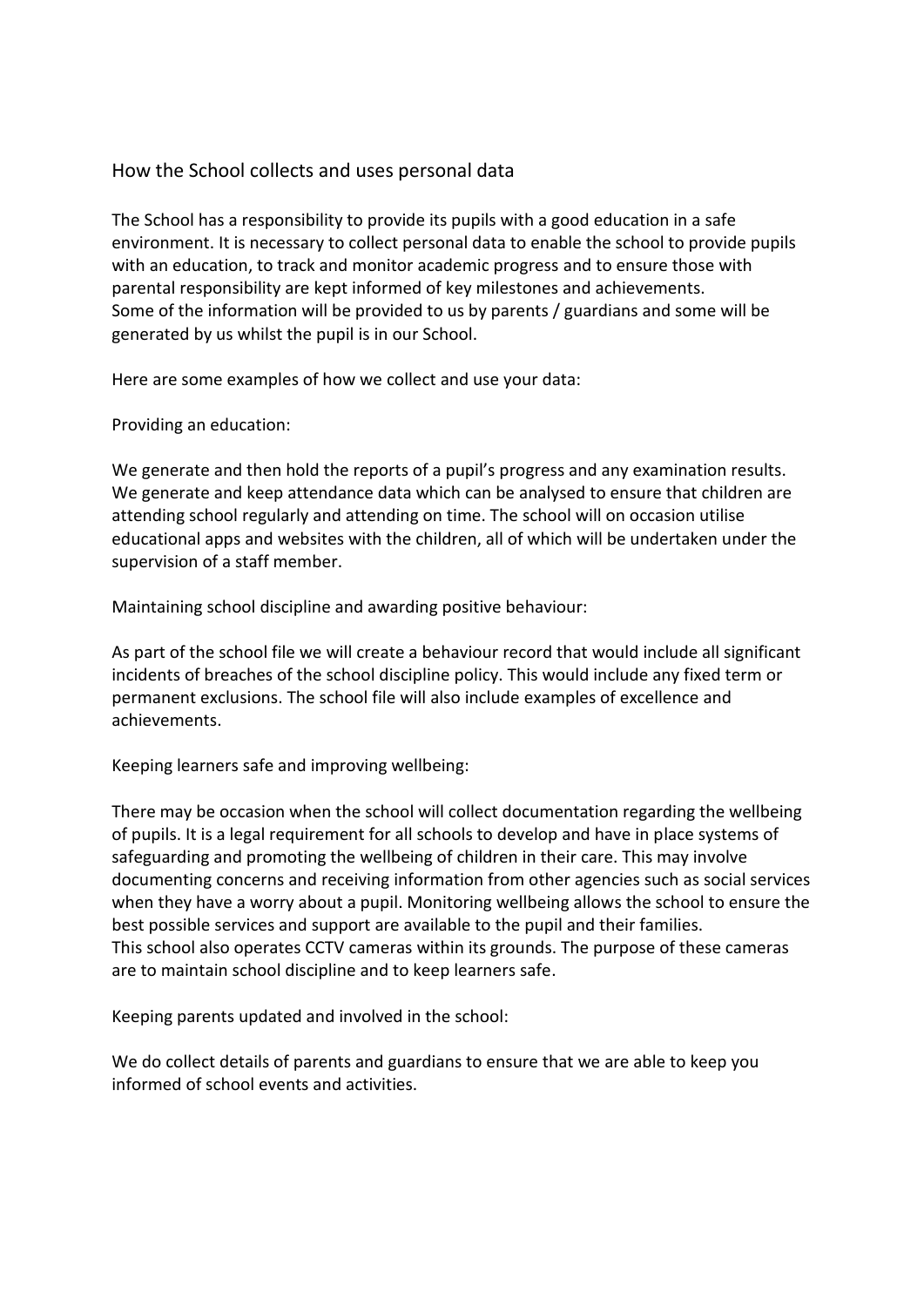To enable efficient administration and reduce the need for children to be carrying money:

We have adopted a biometric fingerprint system for school meal purchases which parents and pupils can take advantage of. Information regarding the Biometric system can be obtained by calling the School Office 01239 831406

### Recruitment:

When individuals apply to work for the School, we will only use the information they supply to process their application and to monitor equal opportunities statistics. Personal information about unsuccessful candidates will be held for six months after the recruitment process has been completed, it will then be destroyed securely.

Once a person has taken up employment with the School we compile a personnel file relating to their employment. The information contained in this is kept secure and will only be used for purposes directly relevant to that employment.

## The Source of Personal Data

The vast majority of personal data we hold will have been generated in the course of a pupil attending the school or will have been provided to us directly from you. There are occasions where personal data is collected about you in other ways.

This includes:

- When partner agencies share information with us to provide a joined-up service to you.

- When you move into our local authority area, data may be shared from the previous school or local authority area.

## People We Share Data With

#### Service Provision:

We may share data with others to enable a requested or statutory service to be provided. This could be where we use another agency to deliver the service for us or where we collaborate with other agencies. An example would be that information would be shared with the Local Authority to enable an assessment of a child's special educational needs. Another example would be the supply of information at your request to contribute to a Child and Adolescent Mental Health assessment.

Transfer of information to another school / local authority:

Personal information about you may also be provided to other local authorities or schools. An example would be where you have moved from one area to another or start at a new school. The school file will be securely transferred to the new Local Authority / School.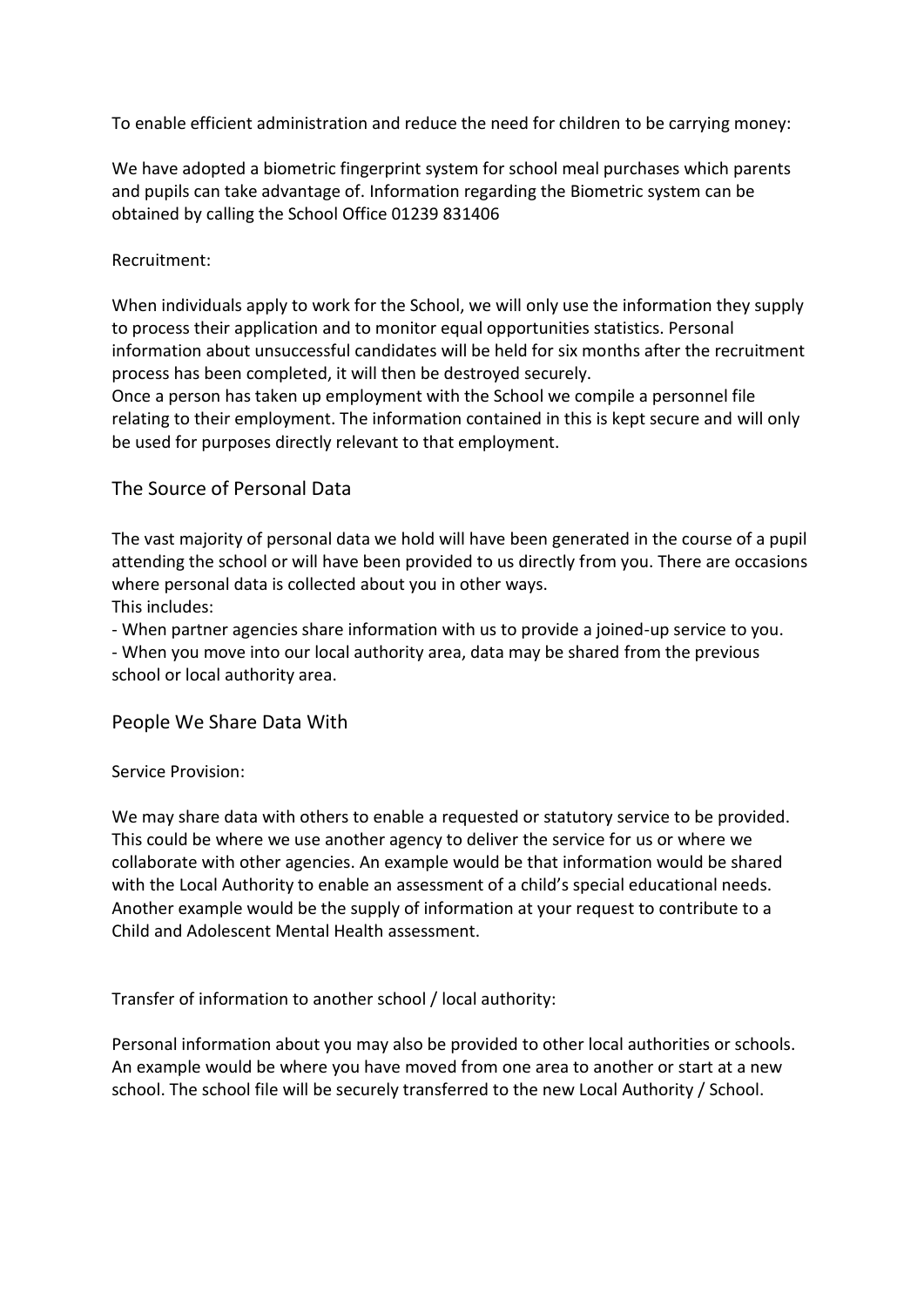#### Health Information

In some circumstances we may share information with NHS professionals providing services to our school children. This would be for services such as vaccinations, dental provision and school nursing activities.

We may collect health information on staff members when such information is supplied as part of the sickness policy and / or following referrals to occupational health.

Transfer of information required by law:

We also share personal information where we are required to do so by law. Examples include where we are required by law to report matters to Welsh Government who then in turn publish a lot of the data they receive:

#### https://statswales.gov.wales/catalogue/education-and-skills

Another example would be our duties to share information with social services when they are carrying out their protective functions or the police when carrying out investigations.

## How long we keep your data

Data is held for no longer than is necessary and the School follows legal guidelines on how long information should be kept before it is securely destroyed.

The timeframe for holding data is different depending on the type of data involved. To see our full retention schedule please visit our website where the retention schedule is included in our Data Protection Policy.

## Transfers outside the European Economic Area

We do not share personal information beyond the European Economic Area (EEA) save for should a pupil move to a school outside of the EEA. This is quite rare but does occur particularly with children of British Forces personnel. In this circumstance the school file will be securely transmitted to the new school / authority as appropriate.

## Your Data Rights

In so far as is compatible with legal requirements you have a number of rights in respect of your data:

1. Right to be informed. We must be completely transparent with you by providing information 'in a concise, transparent, intelligible and easily accessible form, using clear and plain language'. Our privacy notice is one of the ways we try and let you know how data is handled.

2. Right of access. You have the right to access your personal information. Parents also have the right to access the educational record of the pupil.

3. Right to rectification: You have the right without undue delay to request the rectification or updating of inaccurate personal data.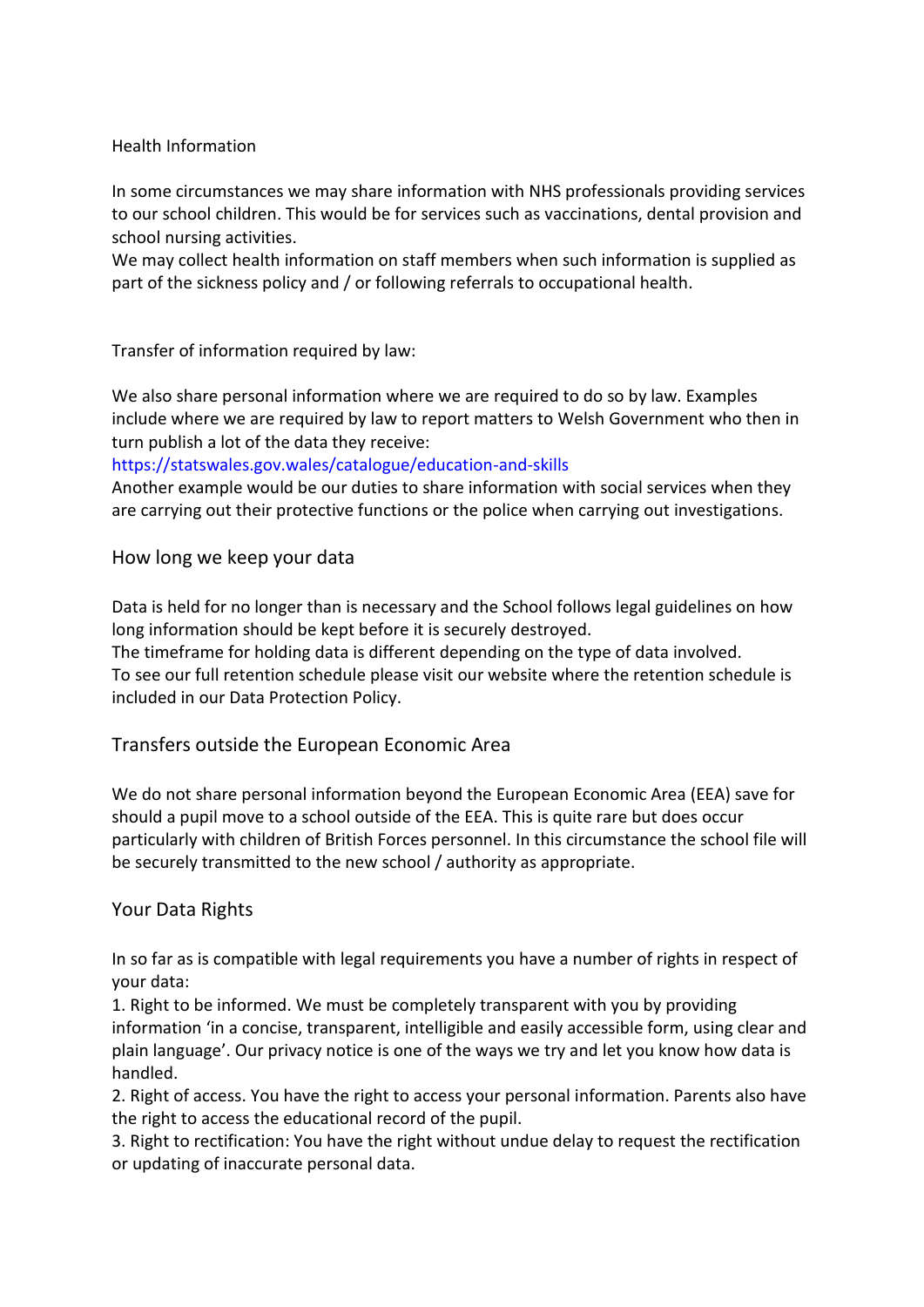4. Right to restrict processing: You can ask for there to be a restriction of processing such as where the accuracy of the personal data is contested. This means that we may only store the personal data and not further process it except in limited circumstances

5. Right to object: You can object to certain types of processing such as direct marketing. The right to object also applies to other types of processing such as processing for scientific, historical research or statistical purposes (although processing may still be carried out for reasons of public interest).

6. Rights on automated decision making and profiling: The law provides safeguards for you against the risk that a potentially damaging decision is taken without human intervention. The right does not apply in certain circumstances such as where you give your explicit consent.

7. Right to data portability**:** where personal data is processed on the basis of consent and by automated means, you have the right to have your personal data transmitted directly from one data controller to another where this is technically possible.

8. Right to erasure or 'right to be forgotten': you can request the erasure of personal data including when: (i) the personal data is no longer necessary in relation to the purposes for which they were collected (ii) you no longer provide your consent, or (iii) you object to the processing.

The Information Commissioner regulates data handling by organisations in the U.K. and work to uphold the data rights of citizens, their website provides more information on the rights available to you:

<https://ico.org.uk/for-the-public/>

#### Withdrawing Consent

If you consented to providing your personal information to us and you have changed your mind and you no longer want the School to hold and process your information, please let us know.

If you encounter any difficulties in withdrawing consent, please contact the Headteacher Mr. Michael Davies or the School's Data Protection Officer Mr. J K Lewis

## Automated Decision Making and Profiling

The School does not carry out automated decision-making, and as such any decision taken by us which affects you will always include human intervention. We do on occasion carry out profiling and track the progress of pupils to enable us as a School to target services to those who are in need of help and support.

## The Right to Complain About Data Handling

The School sets very high standards for the collection and appropriate use of personal data. We therefore take any complaints about data handling very seriously. We encourage you to bring to our attention where the use of data is unfair, misleading or inappropriate and we also welcome suggestions for improvement.